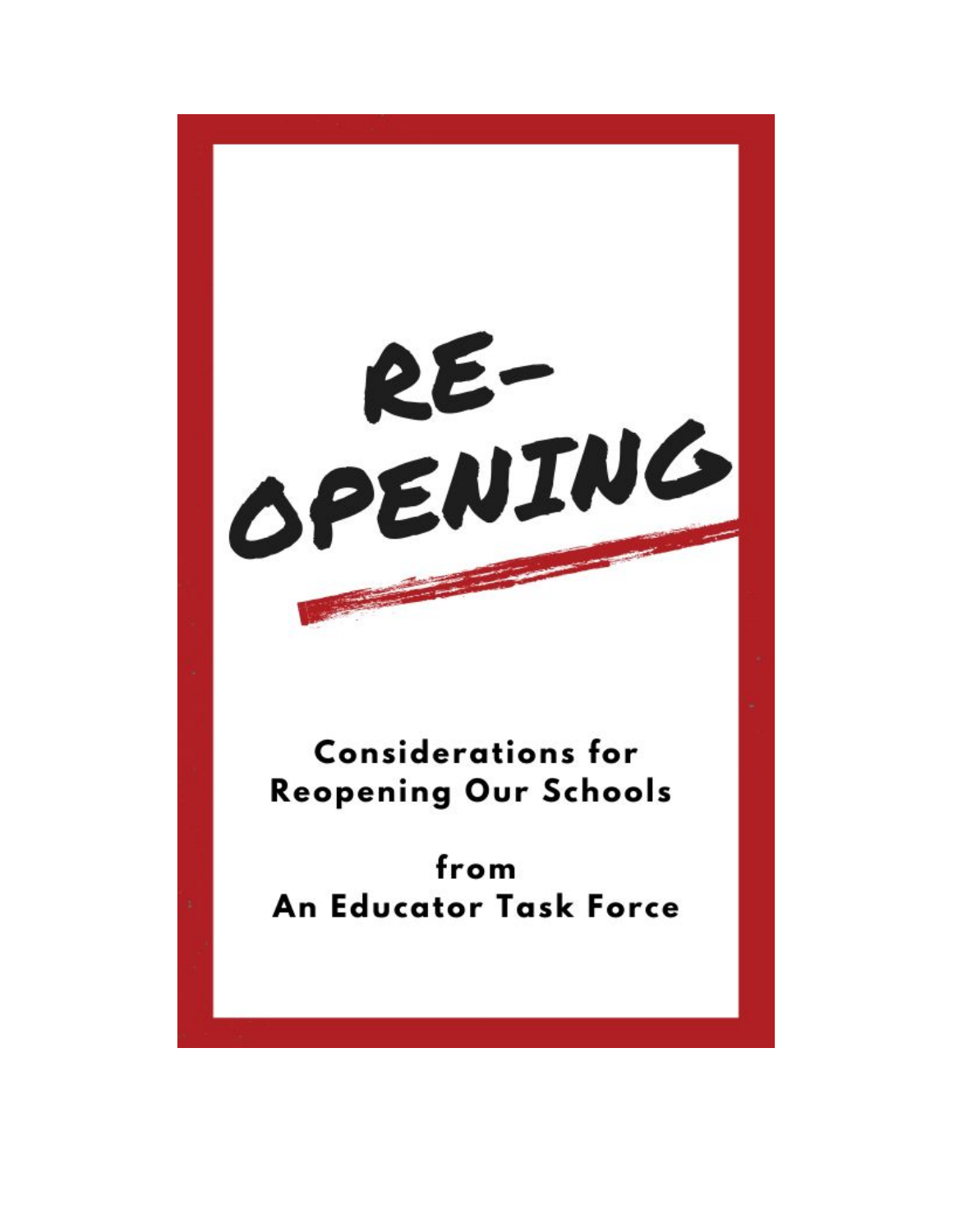## **Intent of This Document**

On April 30, 2020, outgoing NC State Superintendent, Mark Johnson, announced he had formed a task force to address the reopening of schools after COVID-19. I imagine the task force members had a great wealth of experience and knowledge; however, the task force had only *one* teacher on the team. **In order to hear from educators on the front lines and to give more educators a voice,** I pulled together a small group of teachers, active and retired, from across the state to make suggestions for reopening based on their experience.

#### **Our task force has no authority or responsibility.**

The members came together numerous times to give their input. They were told to imagine *all* scenarios and not let potential barriers, such as funding, limit their ideas. The group focused on the needs and well being of their students and other school personnel. *Although we have strived to include input from multiple stakeholders in a variety of positions, we realize that there will be situations we haven't considered and unforeseen realities for all of us as we approach re-opening.* First and foremost, our goal has been to give educators and personnel a voice. Now, this important work is left to those with actual authority - in particular the General Assembly, the Department of Public Instruction and the State Board of Education. We leave it to these stakeholders to determine if any of these suggestions are useful given our present set of circumstances, and we look forward to working with them if they would like to include these or other perspectives in their future work.

On June 8th, NCDHHS released their [StrongSchoolsNC](https://files.nc.gov/covid/documents/guidance/Strong-Schools-NC-Public-Health-Toolkit.pdf) Public Health [Toolkit](https://files.nc.gov/covid/documents/guidance/Strong-Schools-NC-Public-Health-Toolkit.pdf) with 3 levels of planning. Plan A is minimal social distancing. Plan B is moderate social distancing, and Plan C is remote learning only. While our suggestions are not categorized by levels, we have organized them by who is responsible: state, district or school. Again, these considerations are not meant to be prescriptive but suggestions from educators on the front lines. *We all want our students and personnel to feel comfortable and safe when returning to school.* Thank you for the opportunity to hear directly from educators.

Dr. Jen Mangrum *Candidate for NC State Superintendent of Public Instruction*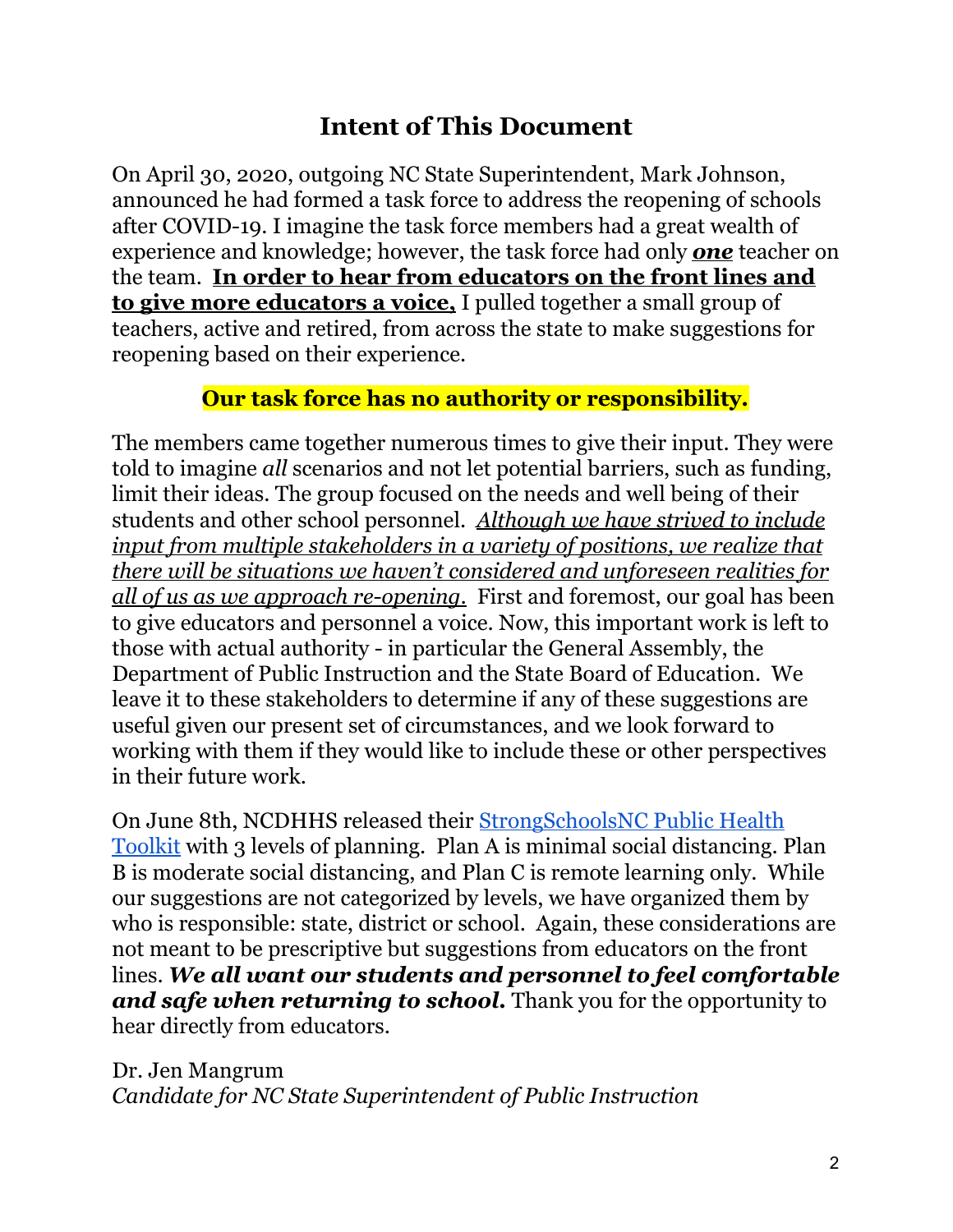## **Task Force Members**

**Mireya Ruiz** is a 5th grade teacher at Lake Myra Elementary School in Wake County. She is in her 6th year of teaching and has also taught second and fifth grades in Chatham County. She served as a panelist for the DRIVE Summit: Developing a Representative and Inclusive Vision for Education and is currently involved in the planning of the Leadership Institute for Future Teachers program (LIFT) at NC State.

**Yazmin Ruiz** is a 3rd grade Dual Language teacher in Chatham County. She is in her 6th year of teaching. Yazmin is currently working on her Master's Degree in Elementary Education with a math concentration at UNCG.

**Rodney D. Pierce** is a 5<sup>th</sup>-year teacher who is entering his second year teaching 8<sup>th</sup> grade Social Studies in Nash-Rocky Mount Public Schools. Pierce taught 6th grade and 8th grade Social Studies along with Civics and Economics from 2015 to 2019 in Halifax County Schools. The 2019 NC Council for the Social Studies Teacher of the Year, Pierce is the Teacher Fellow for the CREED (Center for Racial Equity Education) Equity Fellowship, a member of the Carolina Public Humanities Advisory Board, the NCAGT (North Carolina Association for Gifted and Talented) Talent Delayed/Talent Denied Advisory Committee, and was recently elected to the NCCSS Board of Directors.

**Gene Flanagan** was born and raised in North Carolina. He holds a Bachelor's degree from UNC-CH in Education and a Master's degree from ECU in Educational Administration. Gene taught math and science at Parkwood Elementary School for 10 years before he left to become Assistant Principal at Northwoods Park Middle School for 5 years. He has served in the Superintendent's Office as an Evaluator for the NC Initial Certification Program for 3 years. After leaving Onslow County Schools, Gene was an Assistant Principal at Brewster Middle School on Camp Lejeune Marine Corps base for 20 years. Gene is retired and has a daughter who will be a rising freshman at Jacksonville High School this fall.

**Julie Noblitt** is a former 3rd grade student of Dr. Mangrum's who was inspired to become an educator due to her positive experience with then Mrs. Mangrum. Julie Noblitt has teaching degrees and licenses in K-6 elementary education and K-12 library science both from Appalachian State University. She taught four years in 4th grade and ten years in 2nd grade in Buncombe County Schools. Currently, Mrs. Noblitt is a media coordinator at Asheville Middle School. She is National Board certified in literacy, a member of NCAE and NCSLMA.

**Valencia Abbott** is a high school Social Studies teacher at Rockingham Early College High School and this is her 16th year in education. Valencia has had the honor of being named Teacher of the Year at two different schools. Valencia also serves on the board for Professional Educators of North Carolina (PENC).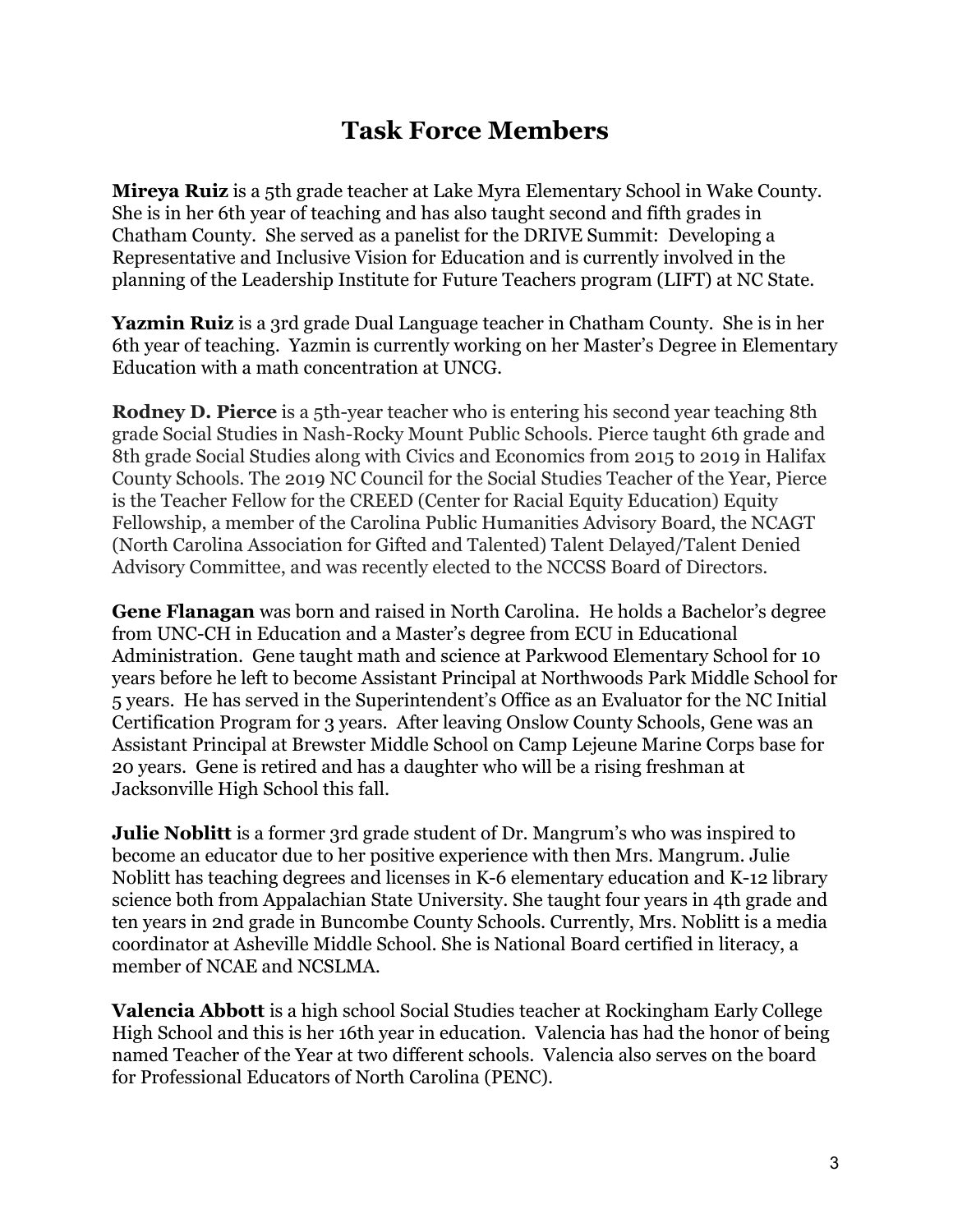## **Task Force Members, continued**

**Kevin Poirier** is a multi-classroom leader at West Charlotte High School. Kevin has worked at West Charlotte High School for eight years, four of those as a high school science teacher, two as a technology facilitator, and two as a multi-classroom leader. Kevin received his Masters in Educational Leadership along with a NC Administrator's license from Queens University in Charlotte. He is also the current Chair of the Mecklenburg County Juvenile Crime Prevention Council.

**LaToya Caesar** is the District Liaison for Equity and Engagement for Iredell Statesville Schools. She is a former Principal, Assessor for Aspiring Principals, Assistant Principal and Special Education Teacher. LaToya has had the honor of serving as an educator for 12 years, and appeared before the Senate in support of the ESSA legislation. She is the recipient of the New Leaders Robert's Award for School Innovation. She is the co-founder of Partnership for Equity, an organization committed to dismantling inequitable systems through education, advocacy, and youth development.

**Tyler Swanson** is entering his third year as a Special Education teacher at Enloe Magnet High School. Before Tyler entered the school education field, he was a NC NAACP Moral Monday Arrestee and former NC NAACP Field Secretary. Tyler Swanson worked with the NC NAACP from 2013-2018 under the leadership of the Rev. Dr. William Barber II and Rev. T. Anthony Spearmean. Tyler is a member of the NC Poor People's Campaign: A National Call for a Moral Revival Steering Committee Board Member and Wake NCAE Board of Directors Member.

**Jeremy Tucker** is the Director of Arts Education for Durham Public Schools. Prior to his tenure with DPS he was an elementary and then later high school music teacher for 14 years in both Wilson and Wake County. He is a past NC Regional Teacher of the Year. Jeremy has also served as the Music and Theatre Arts Ed. consultant at NCDPI. Additionally, he is the Artistic Director for the Raleigh Boychoir. Jeremy is the president-elect for the NC chapter of the American Choral Directors Association.

**Jen Mangrum** is an Associate Professor at UNC- Greensboro in Teacher Education and in her 12th year. Jen spent 4 years at NC State and prior to that 14 years as an elementary teacher. Jen is the Democratic nominee for NC State Superintendent.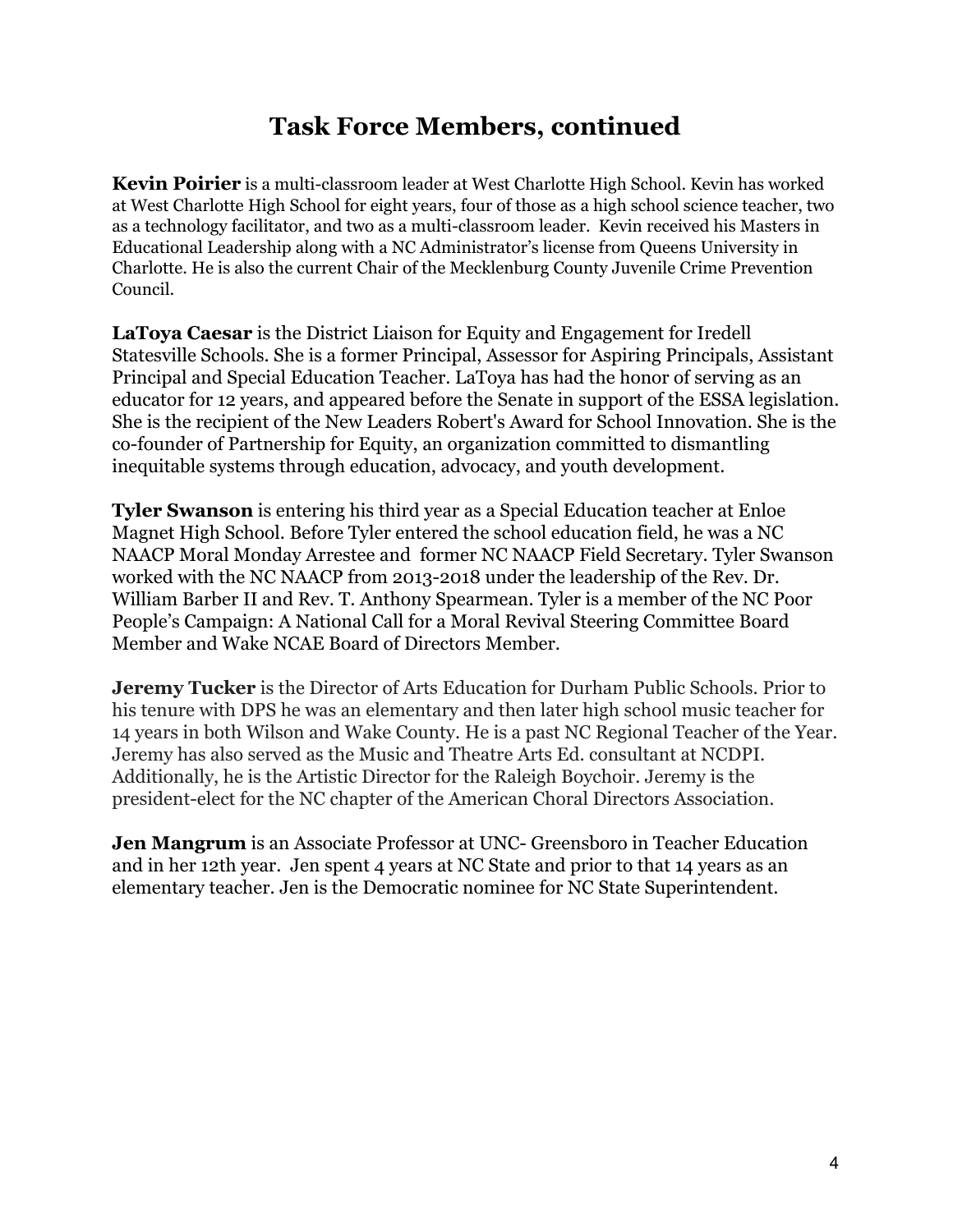# **Table of Contents**

| <b>Intent of Document</b>                       | $\overline{2}$ |
|-------------------------------------------------|----------------|
| <b>Task Force Members</b>                       | 3              |
| <b>Considerations for the State Levels</b>      | 6              |
| <b>Health and Safety</b>                        | 7              |
| North Carolina General Assembly                 |                |
| North Carolina State Board of Education         |                |
| North Carolina Department of Public Instruction |                |
| Communication                                   | 8              |
| North Carolina Department of Public Instruction |                |
| <b>Instruction</b>                              | 9              |
| North Carolina General Assembly                 |                |
| North Carolina Department of Public Instruction |                |
| <b>Equity and Access</b>                        | 10             |
| North Carolina General Assembly                 |                |
| North Carolina Department of Public Instruction |                |
| <b>Social and Emotional Wellness</b>            | 10             |
| <b>Considerations for the District Level</b>    | 11             |
| <b>Health and Safety</b>                        | 12             |
| Communication                                   | 13             |
| Instruction                                     | 14             |
| <b>Equity and Access</b>                        | 14             |
| <b>Social and Emotional Wellness</b>            | 15             |
| <b>Considerations for the School Level</b>      | 16             |
| <b>Health and Safety</b>                        | 17             |
| Communication                                   | 18             |
| Instruction                                     | 18             |
| <b>Equity and Access</b>                        | 19             |
| <b>Social and Emotional Wellness</b>            | 19             |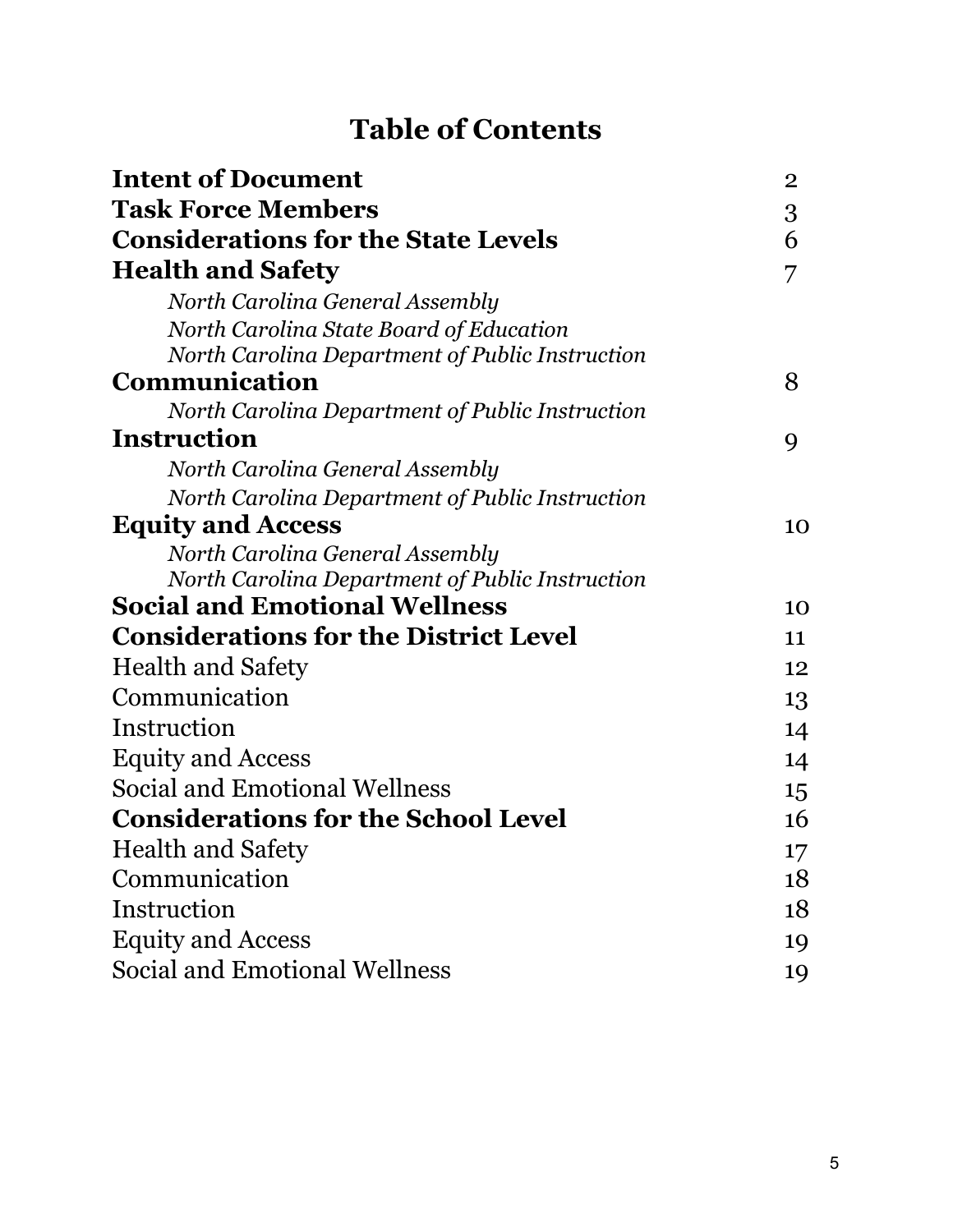# Considerations for State Office Stakeholders

*North Carolina General Assembly North Carolina State Board of Education North Carolina Department of Public Instruction*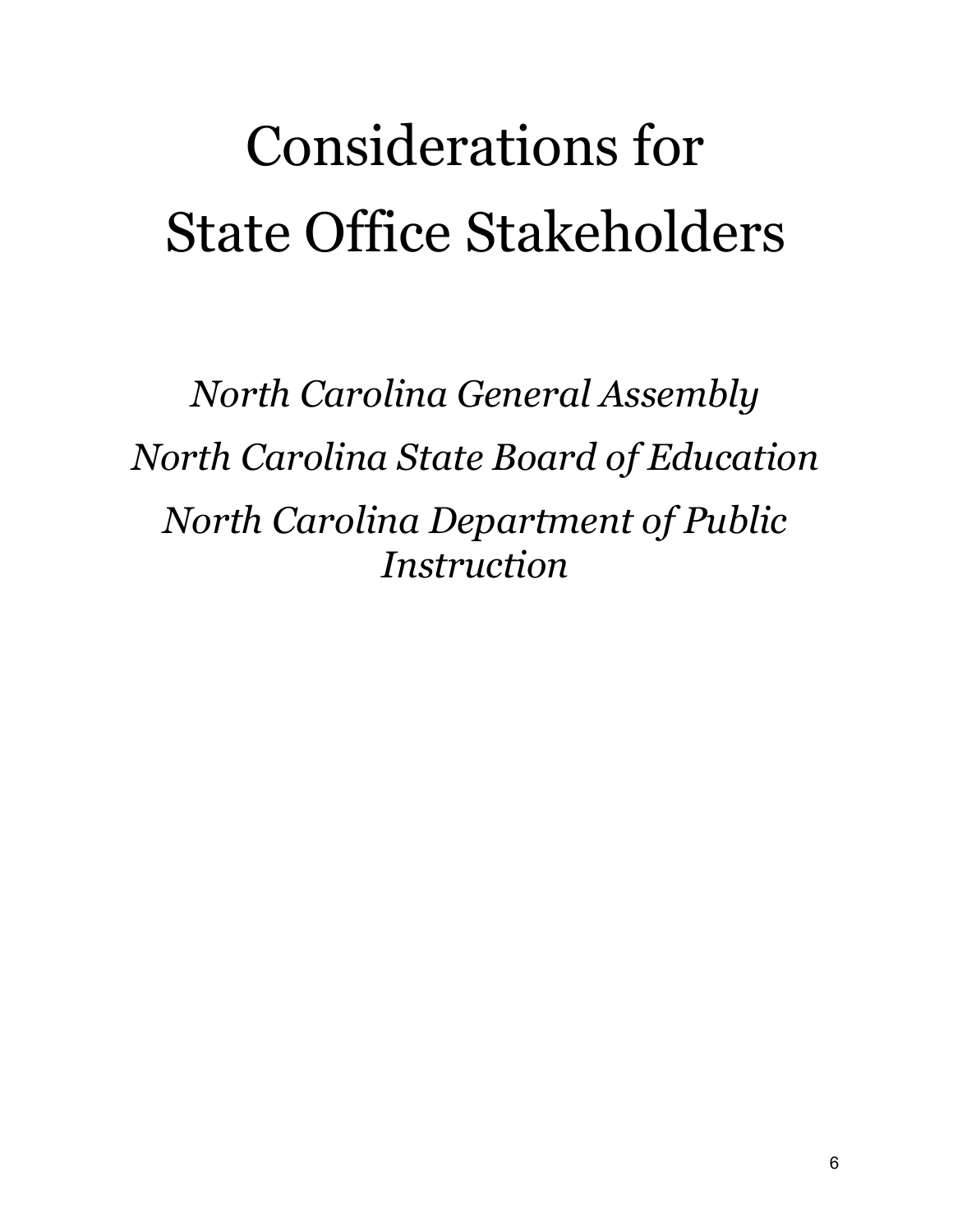# **Health and Safety**

## **The NC General Assembly** will allocate funding for:

- all necessary medical PPE and supplies including (no touch) thermometers, gloves, scrubs or lab coats, hand sanitizer, bed covering, etc. for all school personnel state-wide.
- extra custodians or cleaning teams in each district as needed
- a COVID clinic which includes at least a nurse, social worker and counselor for each school state-wide.
- administering ACES survey (Adverse Childhood Experiences)
- transportation; ie.extra busses and/or drivers
- hazard pay for ESPs who are required to work in high risk positions.
- a series of age-appropriate training videos for students explaining the new health and safety expectations of students during the school day.
- extended learning opportunities during summer or when students experience extended time away from school.

## **The NC State Board of Education will** create policy:

- that allows teacher workdays to include a work from home option.
- for personnel with documentation of pre-existing conditions, or those who are in settings where they may be jeopardizing the health of another, to be given an alternative assignment within the district.

## **The District** will:

- provide and distribute PPE for students/staff as needed and must meet CDC standards and guidelines.
- develop procedures for remote teaching and learning for personnel and/or students with COVID symptoms (eg. fever).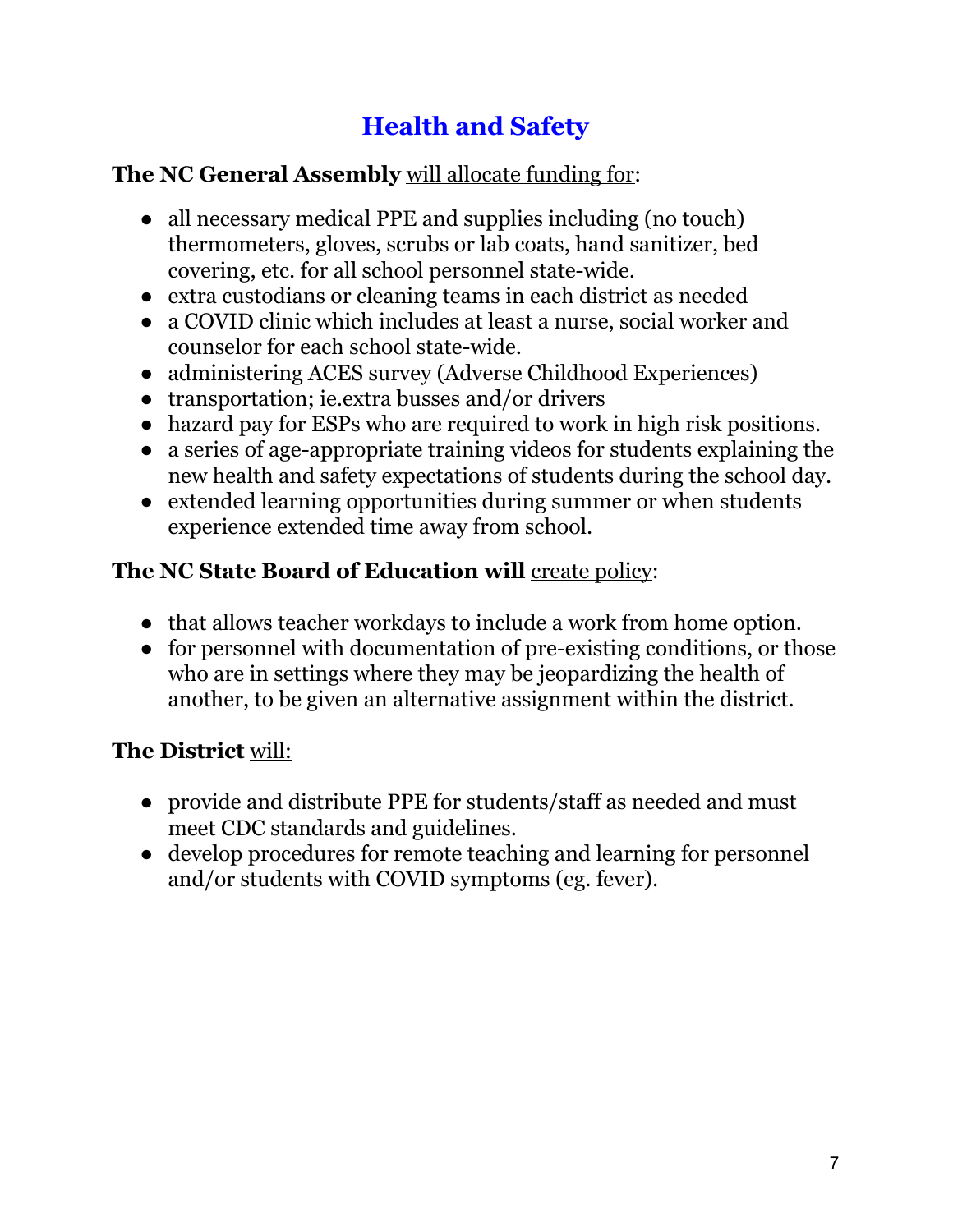# **Communication**

#### **The NC Department of Public Instruction**

- will create a statewide Task Force that meets monthly to assess and adapt to the needs of districts. The members will represent all of North Carolina. Membership should include educators, ESP and parents.
- in partnership with SBE, commits to transparency and communicates up-to-date information in regards to community outbreaks and policy changes.
- will host virtual conversations for districts to share information and receive comments and concerns.
- will stay informed with DHHS and share key information and/or changes with districts.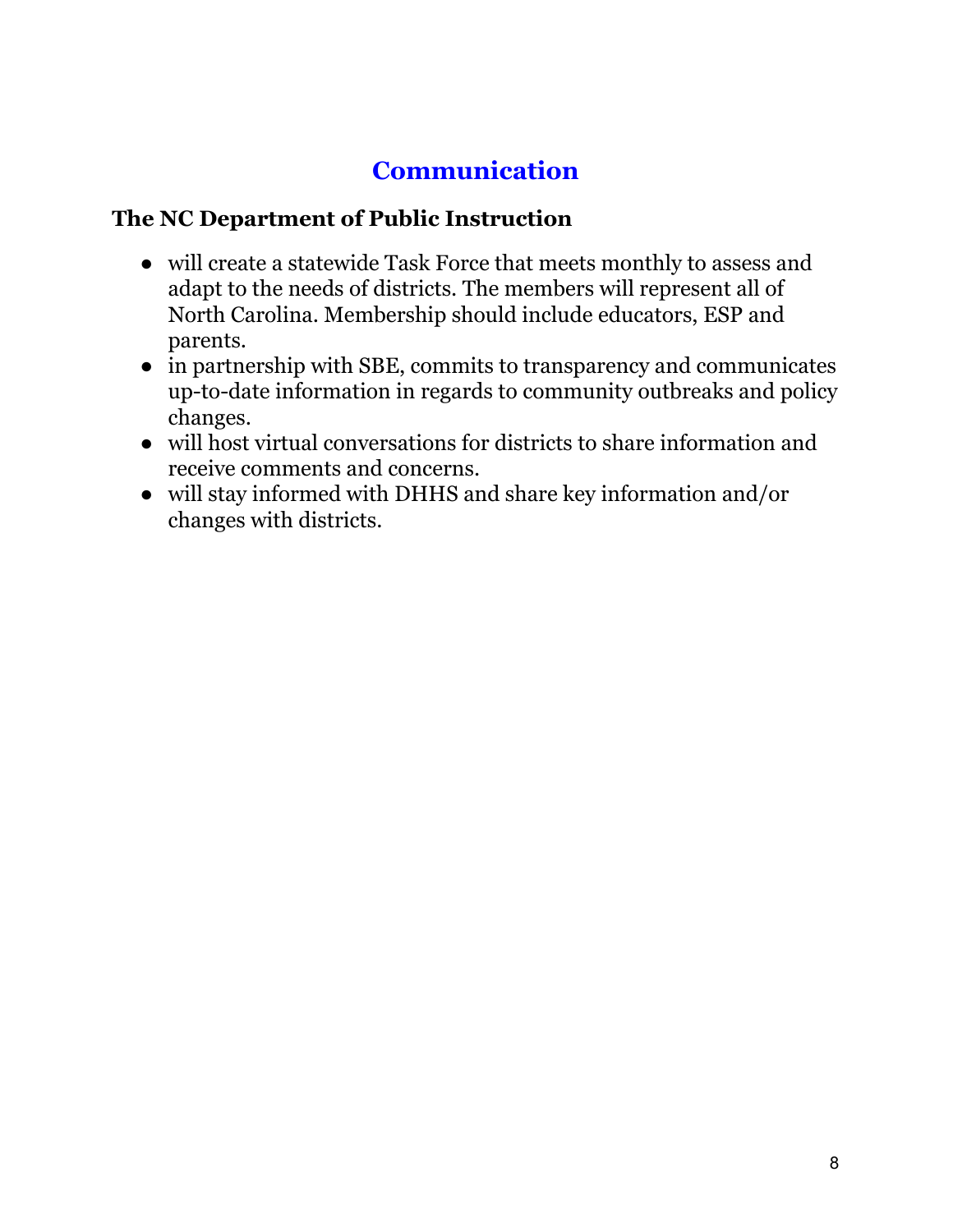## **Instruction**

## **The NC General Assembly** will allocate funding for:

- two personnel in every K-3 classroom during instructional sessions. *Research confirms that one-on-one and small group instruction is more ef ective at raising achievement than other interventions, programs or curriculums.*
- more personnel (may include substitutes) to meet the needs on busses and in areas deemed necessary by districts.
- high quality professional development for educators who supplement instruction with distance learning. *Research has consistently shown that full-time virtual learning has less ef ective outcomes. When virtual learning is required, synchronous online learning increases understanding and promotes social engagement.*
- *●* each district to provide tech support for parents, students and school personnel.

## **The NC Department of Public Instruction** will:

- in partnership with practicing classroom teachers, vet online instructional tools and make recommendations for remote learning.
- in partnership with NCCAT or other state organizations, provide high quality professional development for school personnel before schools open, as well as throughout the pandemic. Professional development should focus on teaching as well as how to address the social and emotional needs of our children.
- trust our professional educators and staff to measure growth of all students.
- provide support to districts as regards the development of evaluation tools to be used for diagnostic and coaching purposes for both at school and remote learning.
- in partnership with SBE, make recommendations for high quality extended learning opportunities during summer break.
- provide support for districts to continue to offer dance, music, theatre arts and visual arts courses as part of a well-rounded curriculum.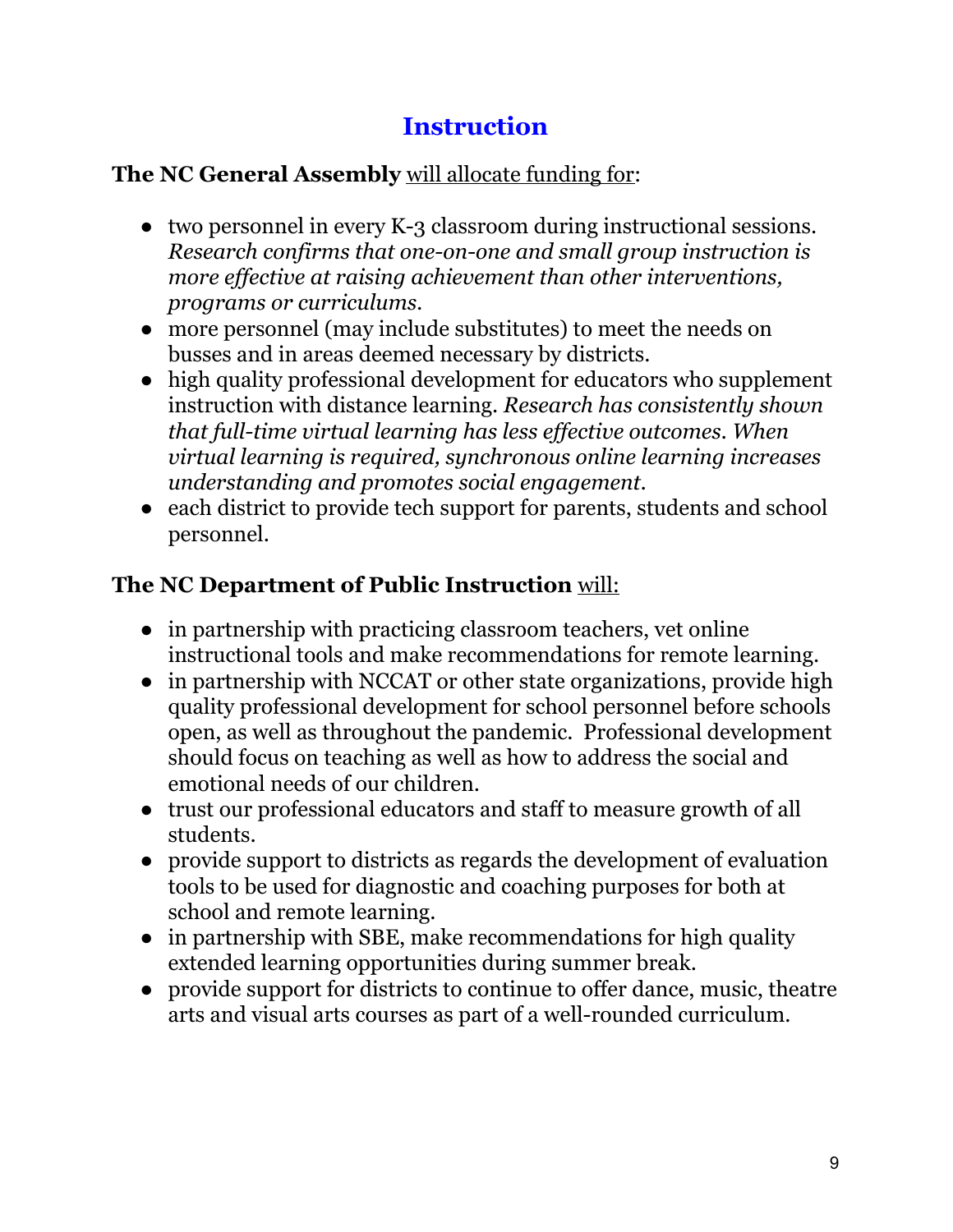# **Equity and Access**

## **The NC General Assembly** will allocate funding for:

- devices and hot spots for every child in NC to participate in remote learning.
- all middle schools to become 1:1 who are not already.
- contractual partnerships in all districts in order to provide access to tech support for all parents, students and school personnel.
- technology needs/shortfalls, ie: computer repairs, chargers, lost technology, and
- will waive high stakes testing.

## **The NC Department of Public Instruction** will:

- designate which curriculum standards are critical, so educators can focus on critical content only.
- promote Project Based Learning for 70% of instruction in either a virtual or traditional learning environment.
- in partnership with SBE, provide guidelines and support for home-based instruction for students who are unable to attend school during COVID-19.
- in partnership with SBE, develop strategies for addressing racism and provide support for the disproportionate number of African American students being affected by the COVID-19.

## **Social and Emotional Wellness**

#### **The NC Department of Public Instruction** will:

- establish a social/emotional support component to the evaluation tool (beyond just the establishment of relationships) with students.
- provide resources for the social and emotional needs of every student.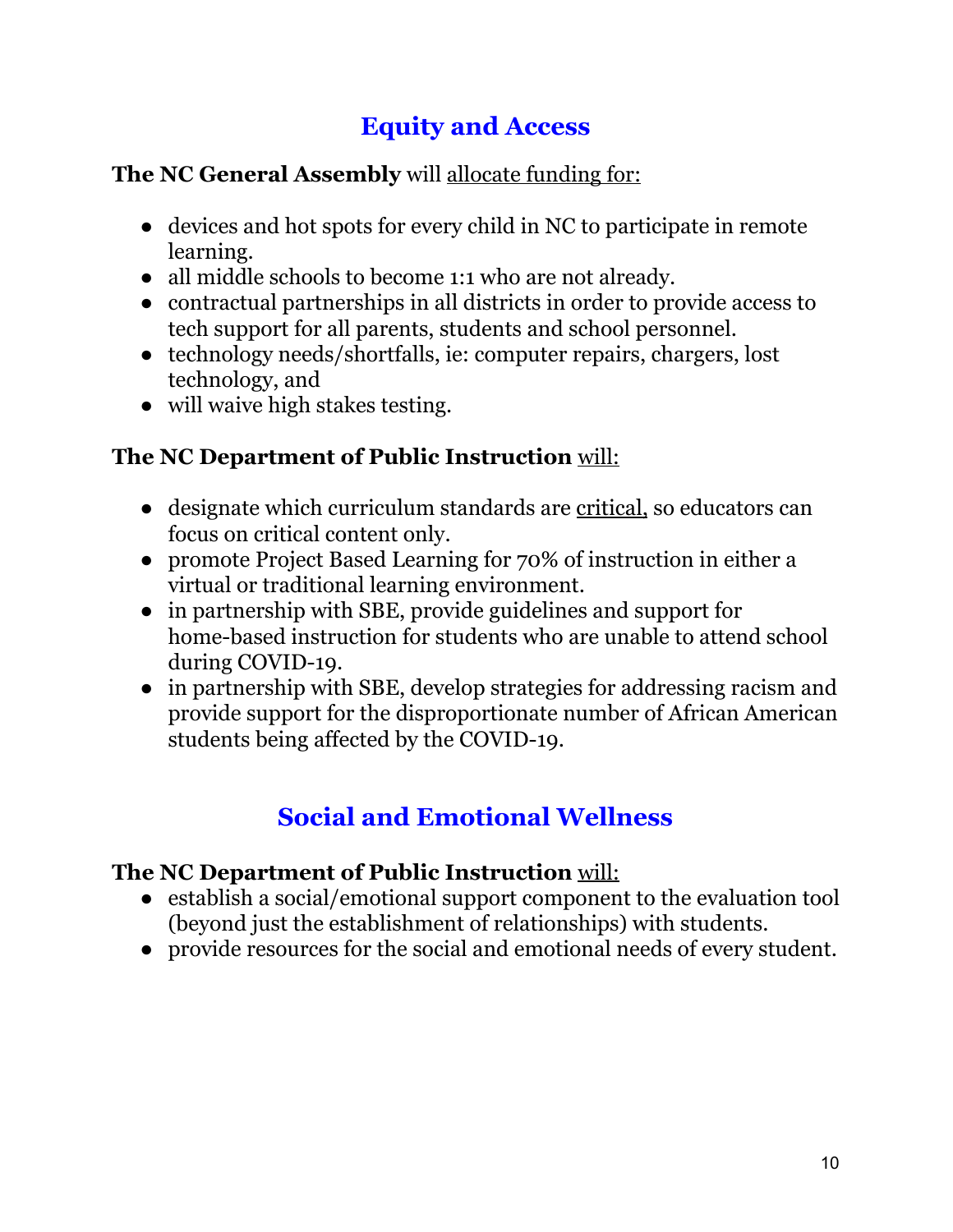# **Considerations for the District Level**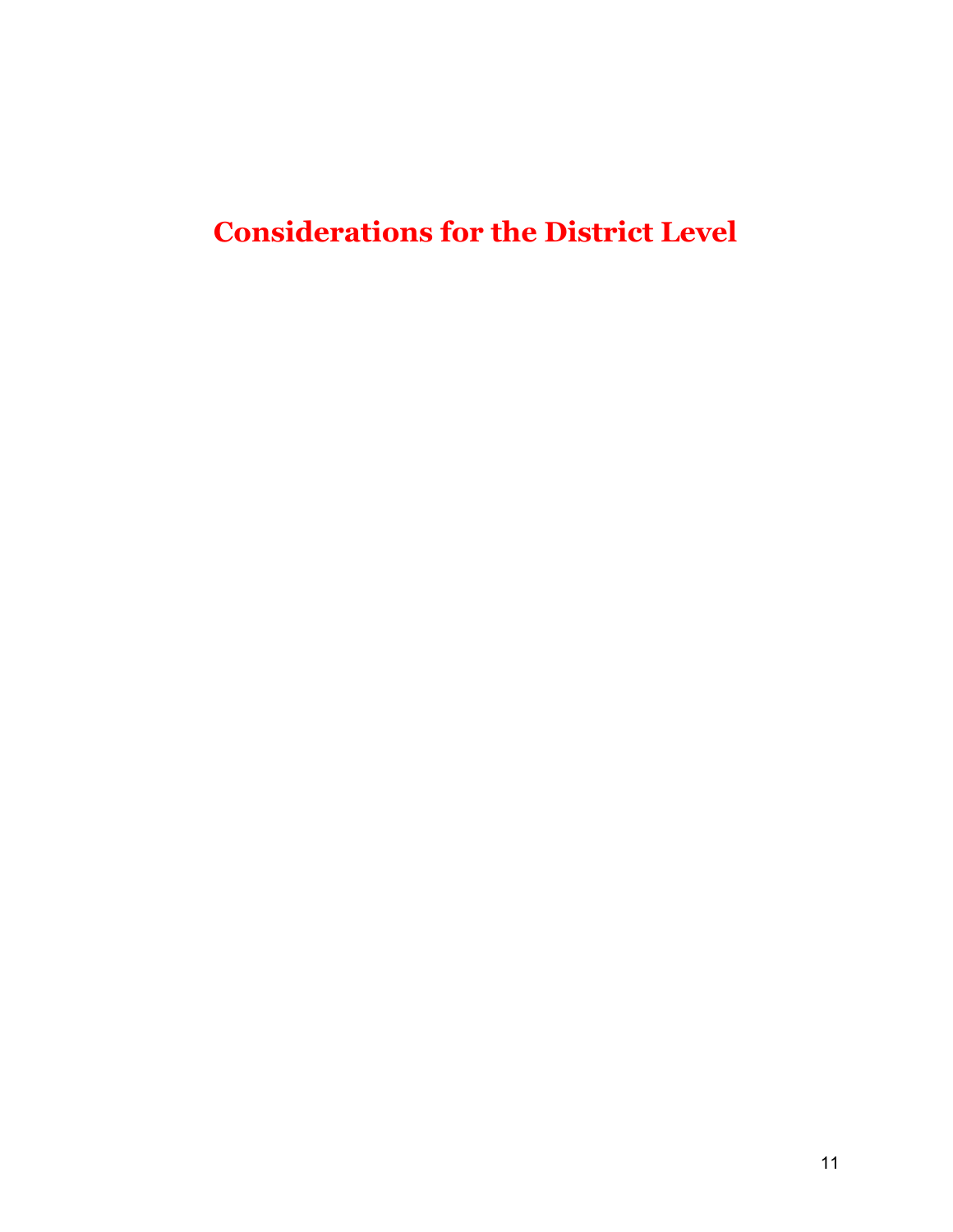# **Health and Safety**

## **Our school districts will** develop a plan and/or policy that requires:

- at least one extra adult person on each bus to monitor for safety.
- transportation to and from school for students to practice social distancing on school buses requiring bus drivers to wear masks (and gloves if necessary, ie. allergies)
- students to wear masks (and gloves if necessary)
- proper sanitization of school buses pre and post route daily. Provide every driver with sanitizing supplies, masks, disinfectant, wipes, gloves, etc.
- a quarantine spot if a student starts exhibiting symptoms of illness.
- bus drivers with touchless thermometers to perform temperature checks of students who advise they do not feel well during travel to or from school.

## **Our school districts will** develop:

- procedures for remote teaching and learning for personnel and/or students displaying COVID symptoms (eg. fever)
- district guidelines to address the new procedural requirements for fire drills, lockdown, natural disaster preparation.
- a plan for custodial safety and cleaning duties that includes:
	- providing each custodian with PPE, sanitizing supplies, masks, disinfectant, wipes, gloves, etc. to clean and disinfect rooms and surfaces each day and throughout the day.
	- Hallway sanitizing stations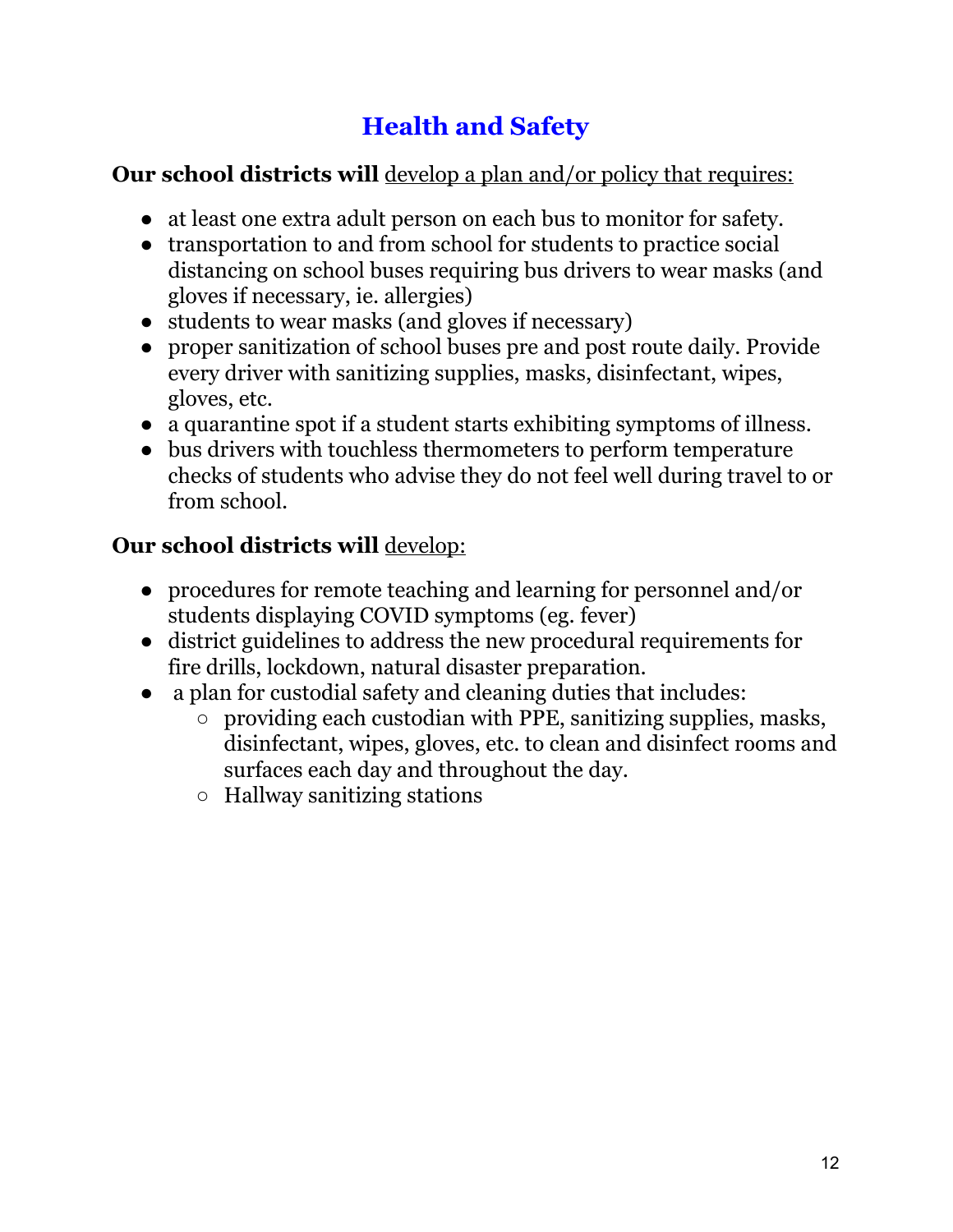# **Communication**

**Our school districts will** develop a communication plan and/or policy that:

- informs parents and personnel each week of the number of students or school personnel who tested positive and which schools they attend.
- is data-driven to gauge the needs of parents, school communities and school personnel.
- will advise families and communities of procedures for steps taken in delivering food to students while this method is still being utilized.
- advises parents and community members of procedures taken throughout the day (including on busses) to ensure safety and cleanliness for students and personnel.

## **Our school districts will** create a Pandemic District Task Force.

- The majority of members should be educators representing each school.
- The task force should meet weekly to make adjustments to the district pandemic plan as needed and communicate those changes to all stakeholders.
- Members should be paid a stipend for participation.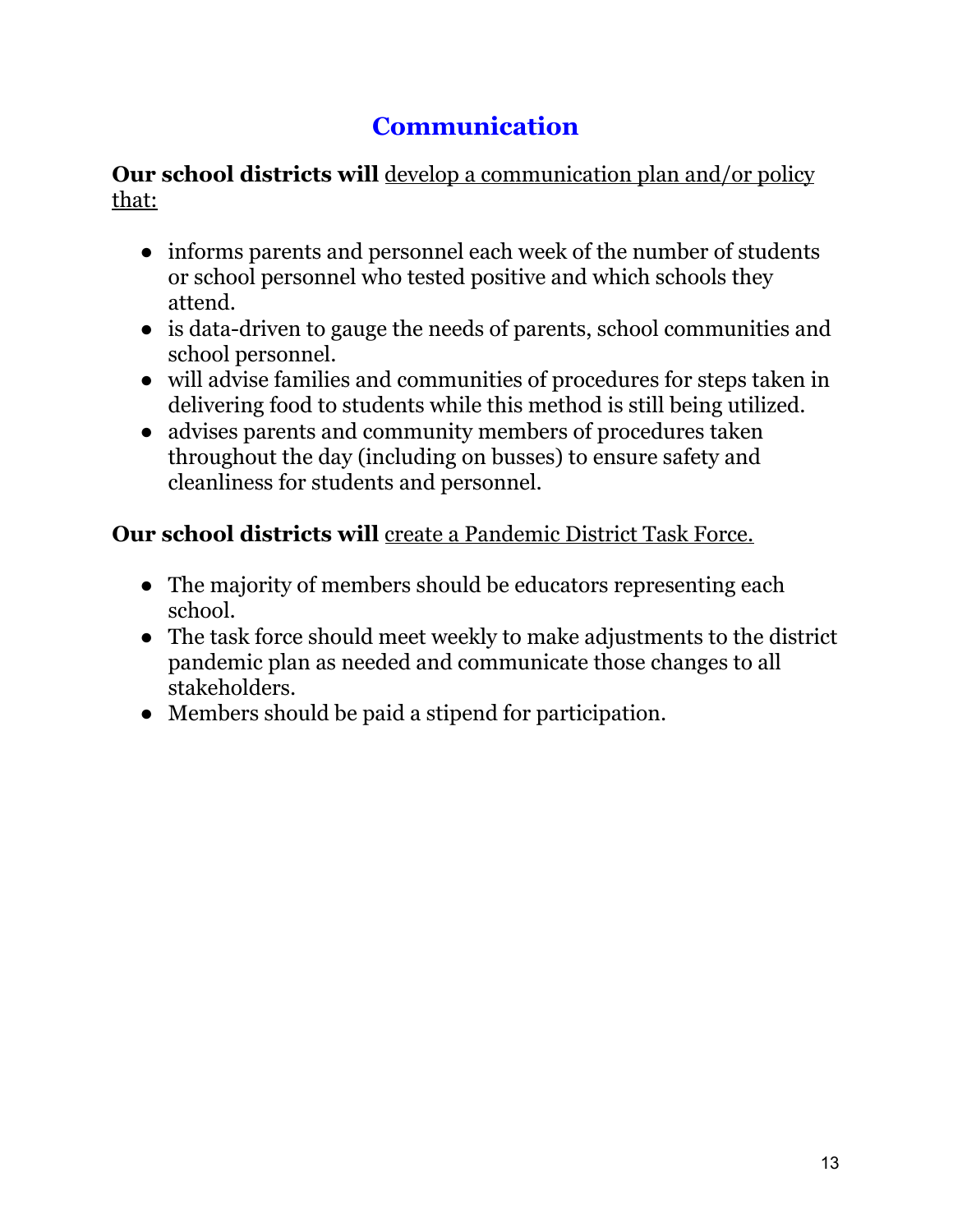## **Instruction**

## **Our school districts will** develop an instructional plan and:

- accommodate teachers so that their schedules allow for professional development on remote teaching and learning.
- develop student scheduling that meets CDC guidelines for social distancing.
- will carry this out by possibly:
	- $\circ$  implementing a four-day instructional week with the fifth day for teacher planning and professional development. Teachers may use planning to manage changes from COVID19.
	- using a "Mobile Personnel Team" to handle classes on days the grade level team is planning or in PD. For example on Monday, Kindergarten and First grade classes are covered by the Mobile Team; all other grades have classes as usual.
	- having each class offer a morning instructional session and an afternoon instructional session. The students are divided into sessions. Students who aren't included in the instructional session are on school property participating in specials such as physical education, art, lunch, music, technology instruction, remote learning or other electives.
- provide training (media specialists, tech facilitators) for LMSs (learning management systems) and other tech tools.

# **Equity and Access**

## **Our school districts will** develop an equity and access plan to:

- disperse CARES funds in an equitable manner.
- prioritize the needs of schools based on which NC DHHS plan schools are operating under.
	- Plan A operating under minimal social distancing
	- Plan B- operating under moderate social distancing
	- $\circ$  Plan C remote learning only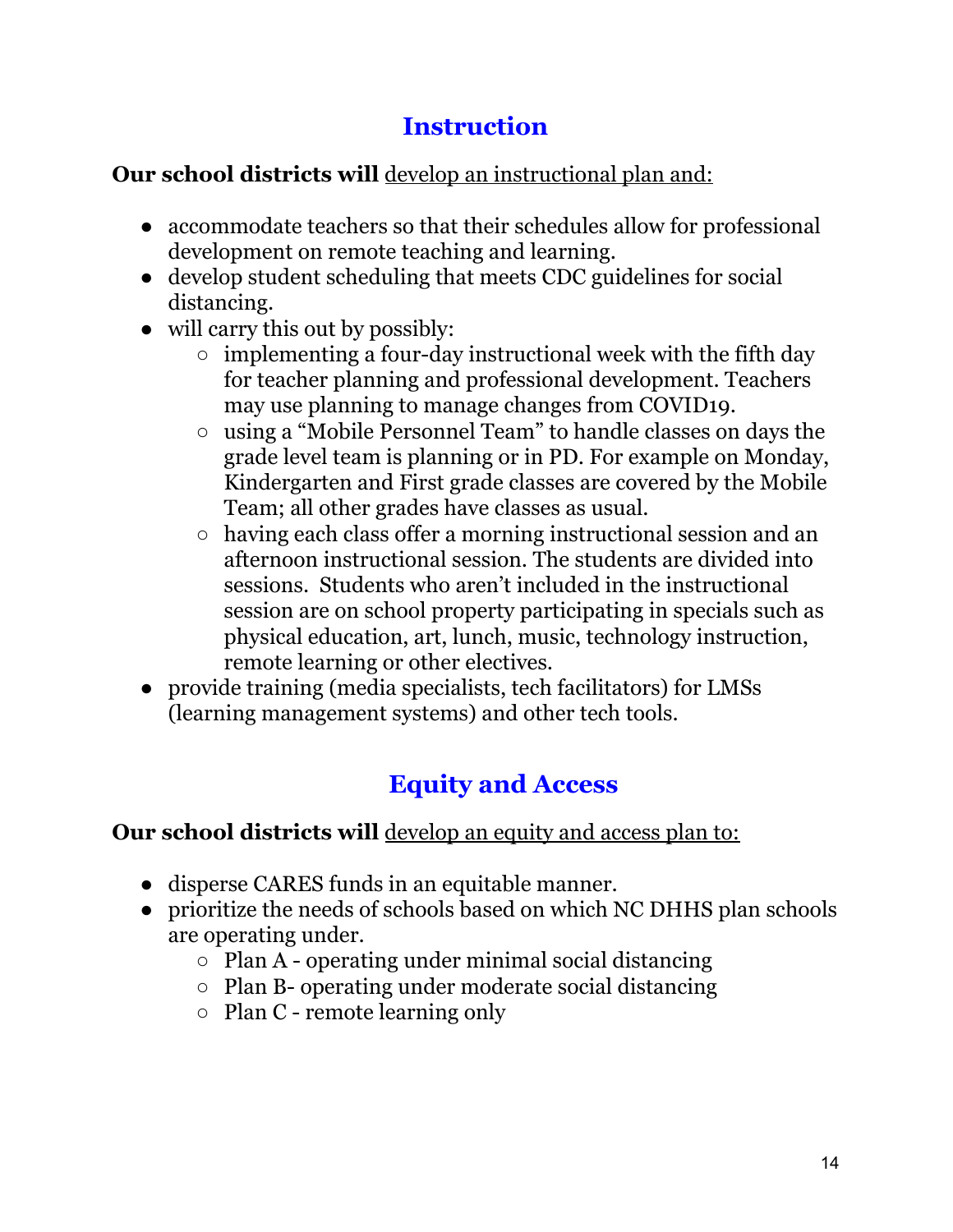# **Social and Emotional Wellness**

**Our school districts will** develop a social and emotional wellness plan in order to:

- provide families, personnel and students with access to resources for mental health assistance.
- require schools to generate plans for reducing stress for students and personnel.
- prioritize content for instructional time in order to create time for managing social and emotional wellness.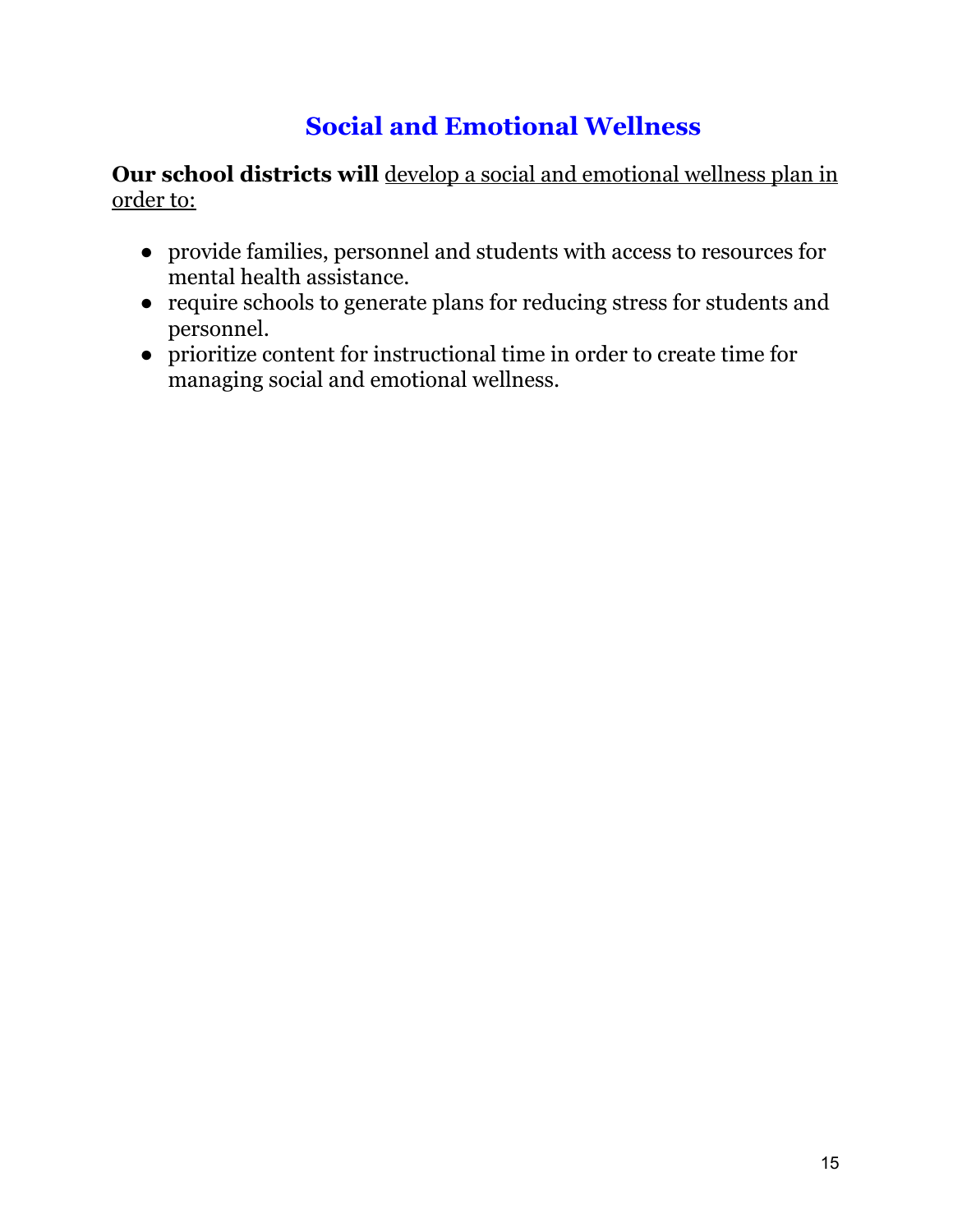**Considerations for the School Level**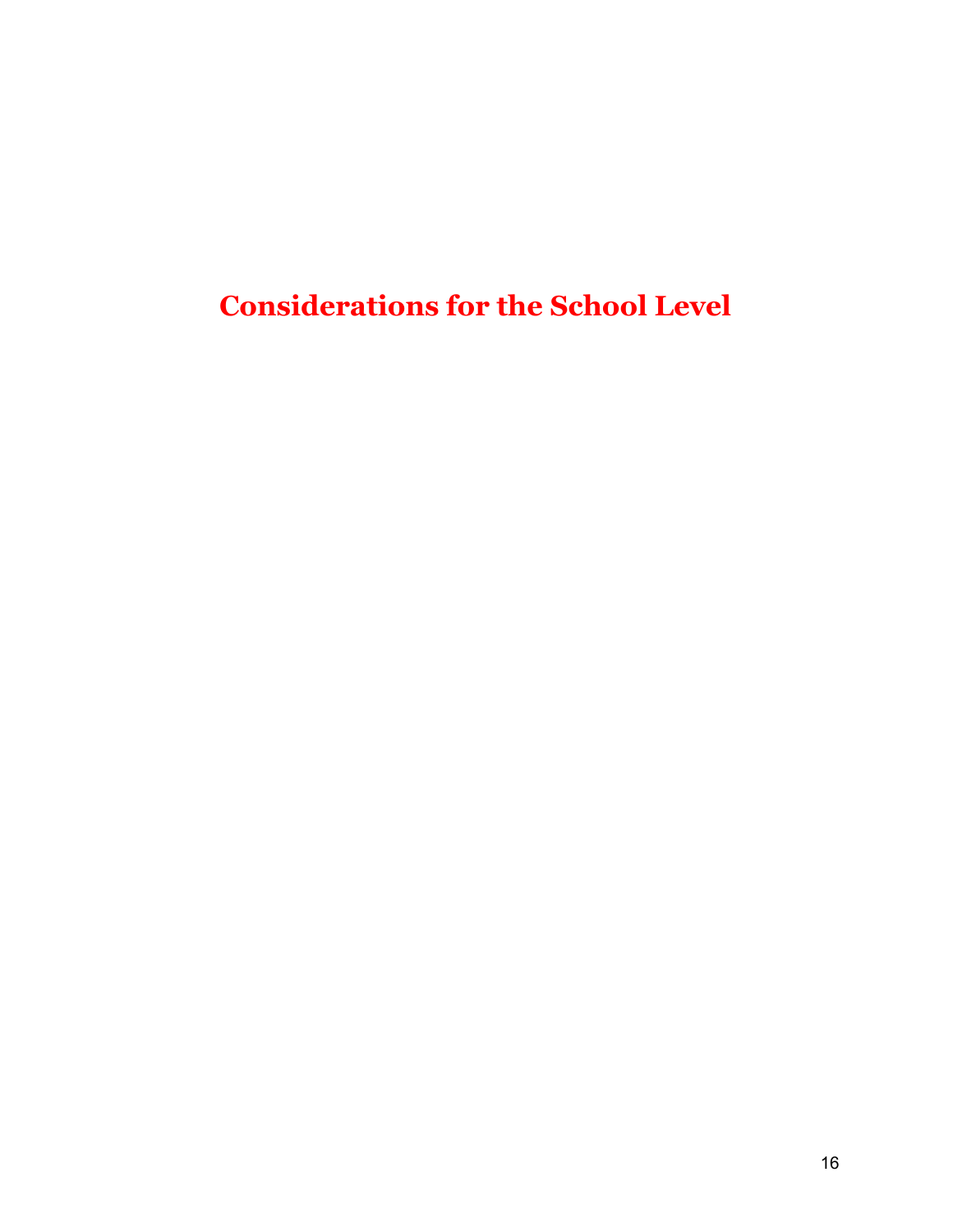# **Health and Safety**

#### **Our schools will** develop a health and safety plan to:

- provide access to PPE each day for all school personnel and students including new masks daily or the ability to have PPE washed and dried daily.
- develop a schedule for hand-washing and other sanitary measures for students to be implemented hourly throughout the day.
- keep student movement as minimal as possible throughout the day. This may include minimizing teacher rotation, limiting the number of students in the hallway at a time, not allowing students to congregate in common areas, or adapting the school day so that students do not cross paths with other students. Some possibilities may be:
	- students spend all day in one classroom (math Monday, science Tuesday, ELA Wednesday, SS Thursday, two electives Friday)
	- principals reduce number of teachers on an academic team (four person teams to two person teams)
	- students stay in place and teachers rotate classrooms.
	- Utilizing technology to deliver instruction to multiple rooms at one time
- encourage teachers to educate students and utilize coaching videos on social distancing techniques to proceed throughout the building.
- use large rooms as classrooms when possible; gyms, media, cafeterias, etc.
- ensure that halls are labeled so students always walk on the right side.
- limit non-essential visitors in the school building.
- deliver lunch to classrooms to minimize movement and large gathering.
- allow students to bring their own labeled water bottles to avoid water fountains.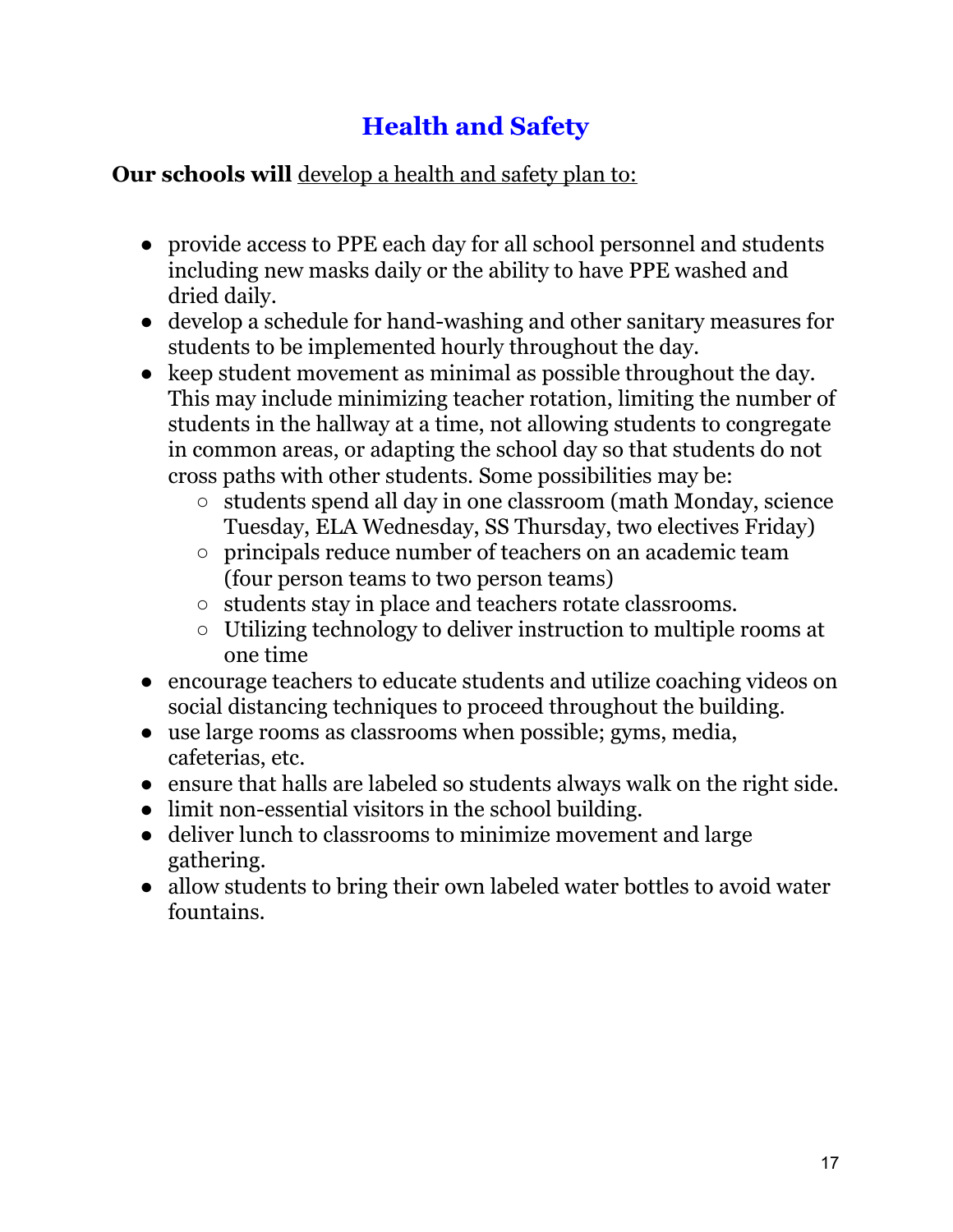# **Communication**

#### **Our schools will** develop a communication plan to ensure that:

- administrators are communicating regularly with parents about the status of school safety and new procedures in multiple languages if appropriate.
- school personnel are in close contact with families to survey needs or make adaptations for each child as needed.
- administrators are communicating to personnel the positive results of the procedures and their input.

## **Instruction**

## **Our schools will** develop an instructional plan to ensure that:

- students are coached and mentored about the best use of online tools.
- teachers should periodically assess the needs of students that are home-bound due to COVID-19.
- as weather permits, classes are held outside.
- students who are home-bound due to COVID exposure or being immunocompromised are offered an option to stream classes online or see recorded lessons of the same content and material.
- staff meetings, summer PD and open houses are virtual.
- students identified for exceptional services receive modifications as identified in their IEPs, and that those IEPs are revised as needed for our new learning context.